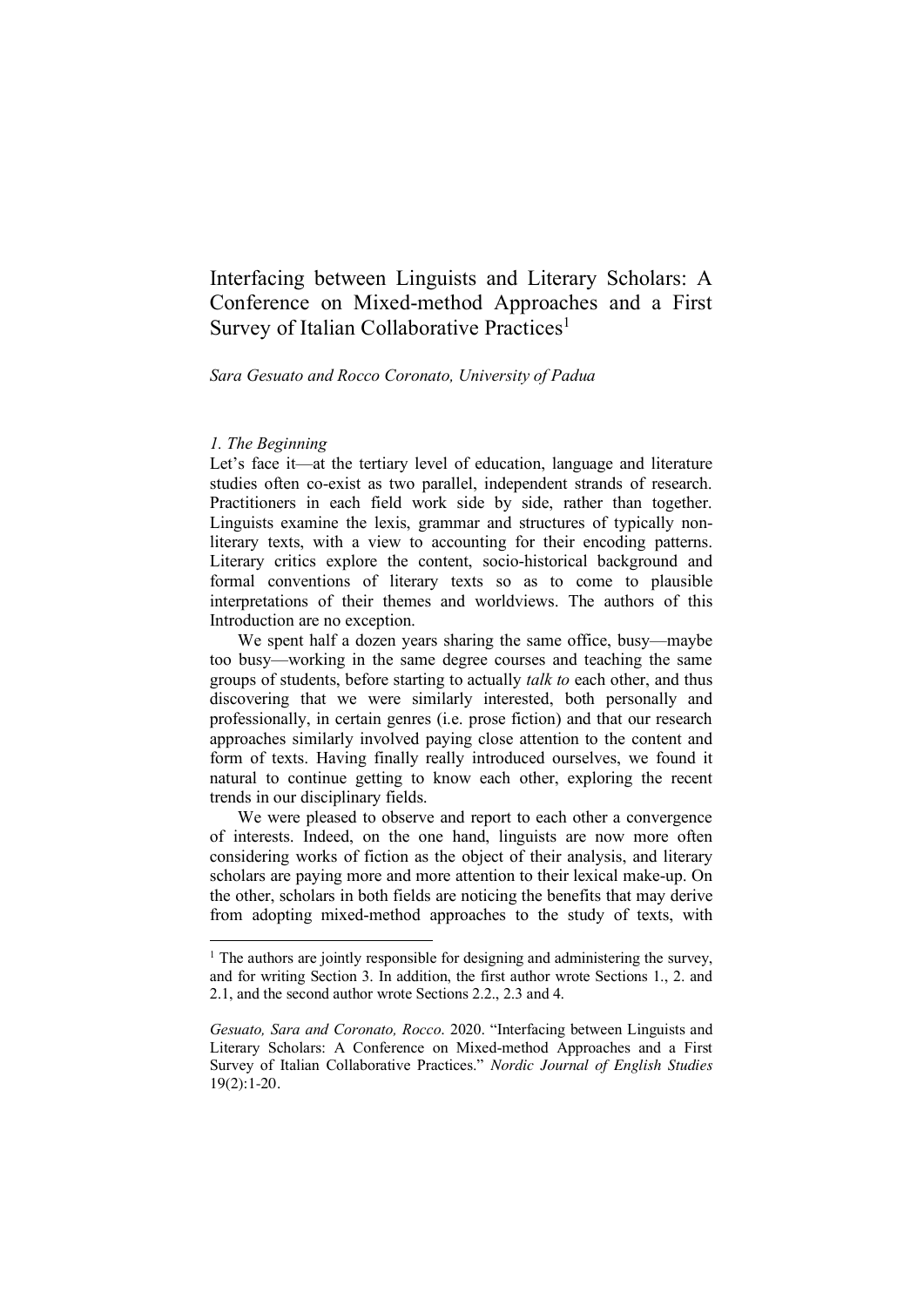qualitative and quantitative investigations providing complementary insights into their structure, content and ideologies.

The outcome of our discussions was twofold: a decision to conduct an informal survey among our colleagues about their thoughts on the possible intermingling of interests in language and literature studies, and a parallel decision to hold a conference on the qualitative-quantitative interface in the study of literature.

#### *2. The Survey*

The goals of the survey were to informally explore how our colleagues in language and literary studies approach the study of literary texts, and how their complementary lines of research can fruitfully enhance their understanding of literature. Our survey consisted of two sets of questions, one targeting linguists and the other literary scholars, which addressed "parallel" topics, although from slightly different angles. We did not formally pilot the survey—after all, we were not conducting a study proper, but rather "probing the field". Yet, we used each other as sounding boards, and revised our survey prompts several times until we were both satisfied with their content, form and scope. In the end, each set comprised 12 questions. We thought that, in this way, we would be able to collect enough information from our colleagues to have an understanding of their views on the intersection between linguistic and literary studies, without their task becoming too burdensome. With the help of a technician from our department, we set up the survey on line in such a way that, depending on whether a respondent defined themself as a linguist vs a literary scholar, they would only see the set of questions relevant to their professional group. The various survey items comprised both *yes-no* and *wh*-questions, and these were formulated in general terms so as to let respondents feel free to address them in the way they liked best. The two sets of questions are reported in Table 1 below: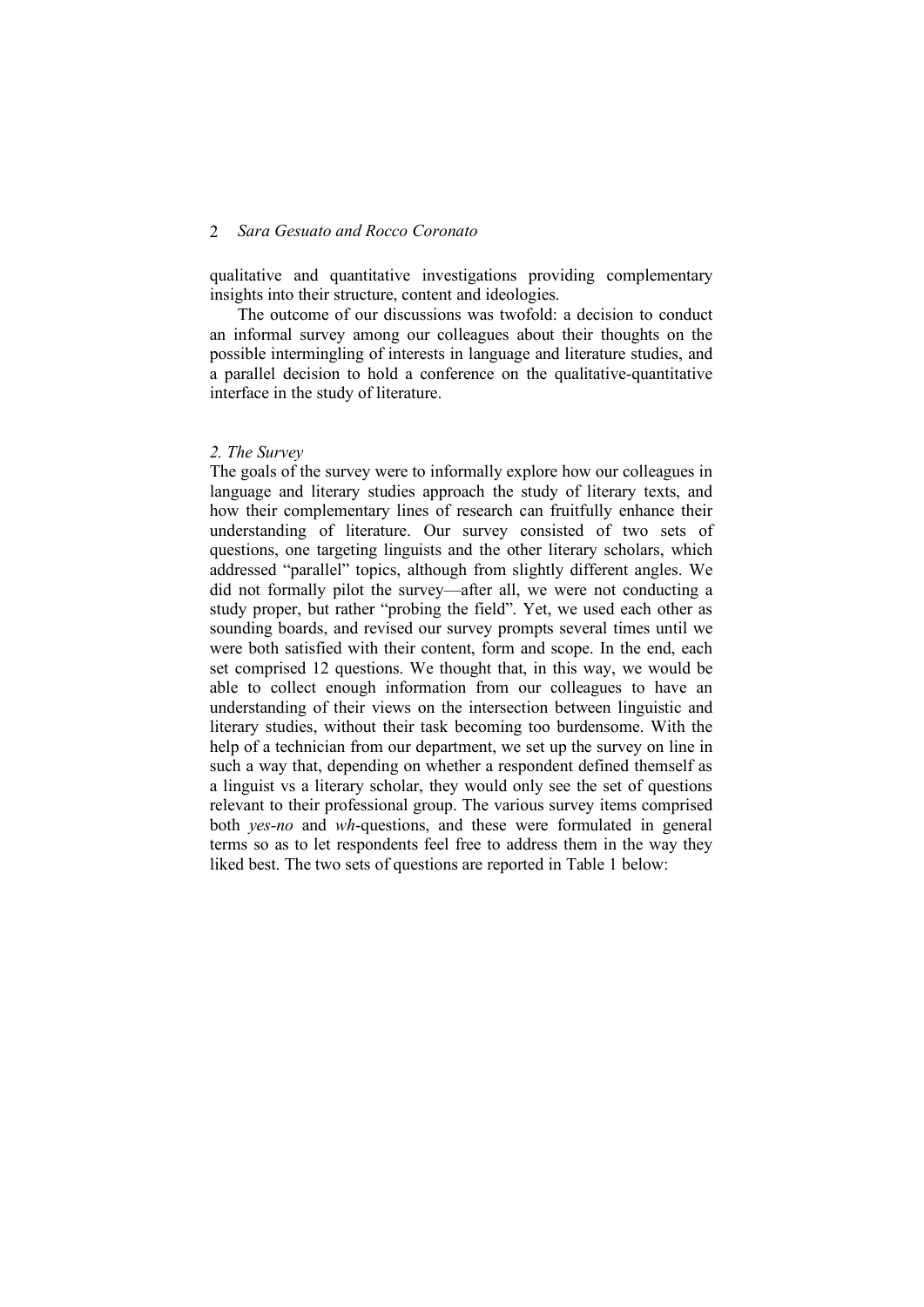| Question       | For linguists                        | For literary scholars                 |
|----------------|--------------------------------------|---------------------------------------|
| No.            |                                      |                                       |
|                | In general, when you set out to      | In general, when you analyse          |
|                | describe what written texts are      | literary texts, do you usually        |
|                | like, what exactly do you focus      | focus your attention on the           |
|                | your attention on (e.g. recurrent    | concerns that derive from your        |
|                | phrases, main topics, contextual     | allegiance to a critical school, or   |
|                | elements reflected in the texts.     | is your curiosity driven by the       |
|                | likely effects on the readership)?   | very texts?                           |
| $\overline{2}$ | What approaches do you use to        | In your analysis, what is the         |
|                | carry out your analysis (e.g.        | balance between critical              |
|                | unmotivated looking,                 | orientation and openness to its       |
|                | familiarisation with the texts       | revision?                             |
|                | through repeated readings, corpus-   |                                       |
|                | driven identification of frequent    |                                       |
|                | words/phrases, manual tagging of     |                                       |
|                | rhetorical functions)?               |                                       |
| $\overline{3}$ | When do you consider your work       | Do you consider your work             |
|                | satisfactory? (e.g. when it          | satisfactory when it provides a       |
|                | discloses new avenues of research.   | harmonious link between critical      |
|                | when it provides evidence in         | orientation and its application, or   |
|                | support of a hypothesis, when it     | when it provides an unexpected        |
|                | appears to be relevant to society at | disclosure of new avenues of          |
|                | large besides academia?)             | research that may question your       |
|                |                                      | previous critical frameworks?         |
| 4              | When you read other linguists'       | When you read a literary              |
|                | analyses of given texts, what        | scholar's analysis of given texts,    |
|                | makes you think that their work      | what makes you think it has met       |
|                | has met your expectations? (You      | your expectations? (You can also      |
|                | can also make reference to the       | make reference to the criteria put    |
|                | criteria put forward in Q3.)         | forward in Q3.)                       |
| 5              | When you were a student of           | When you were a student of            |
|                | languages/linguistics, A) do you     | literature $(s)$ , A) do you remember |
|                | remember if a language/linguistics   | if a literature lecturer of yours     |
|                | lecturer of yours ever presented to  | ever presented to you some            |
|                | you some linguistic analysis of      | linguistic analysis of literary       |
|                | literary texts, either their own or  | texts—either their own analysis       |
|                | somebody else's (e.g. through        | or somebody else's (e.g. through      |
|                | reading assignments)? B) If so, do   | reading assignments)? B) If so,       |
|                | you remember what was addressed      | do you remember what was              |
|                | or covered in that analysis? C)      | addressed or covered in that          |
|                | Also, do you remember how the        | analysis-and how, and why or          |
|                | analysis was carried out, and why    | what for?                             |
|                | or what for?                         |                                       |

|  |  |  | Table 1. Survey questions |
|--|--|--|---------------------------|
|--|--|--|---------------------------|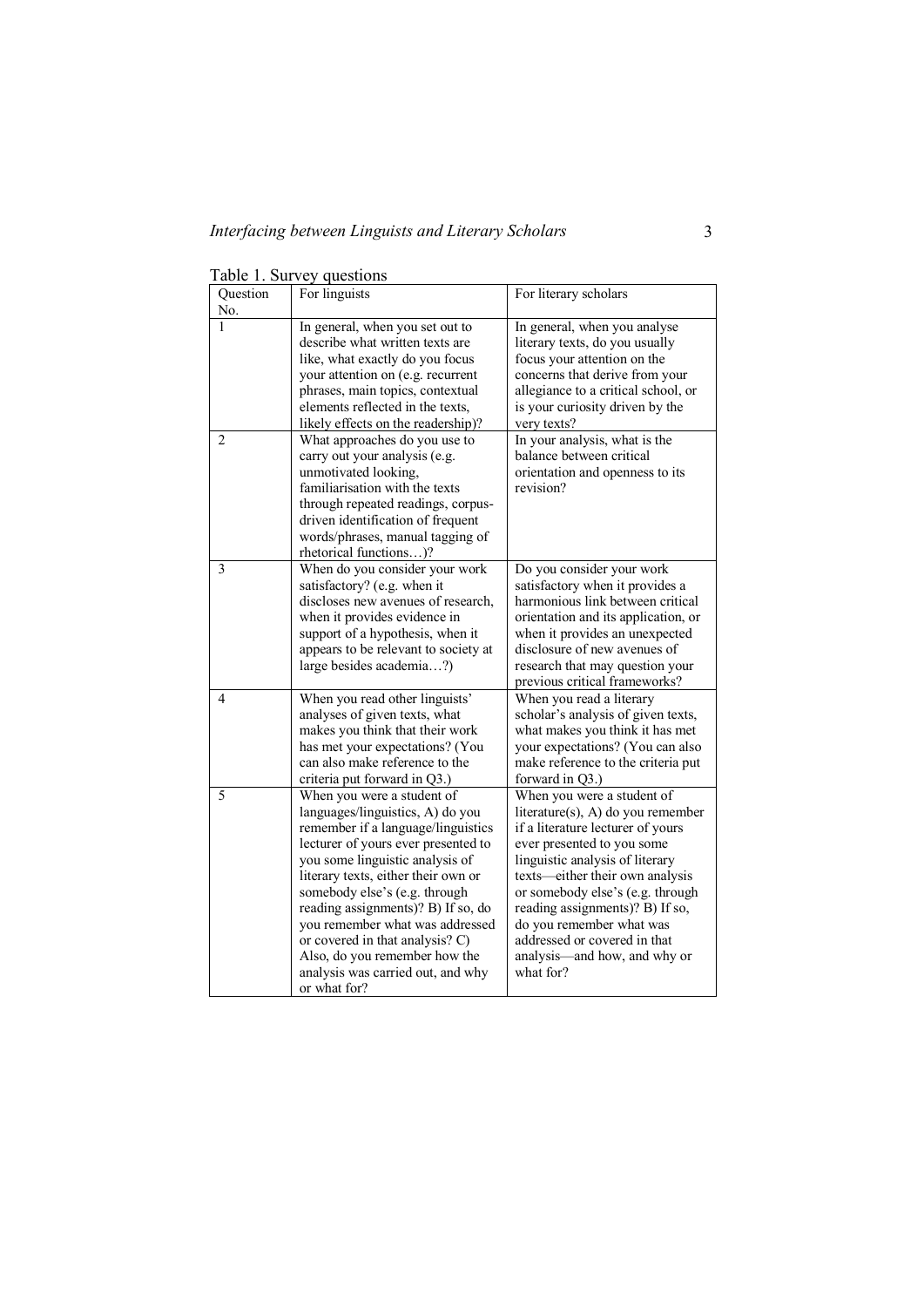| 6  | If you answered Q5 in the           | If you answered Q5 in the          |
|----|-------------------------------------|------------------------------------|
|    | affirmative, can you tell us A)     | affirmative, what did you and      |
|    | what you enjoyed and what you       | what did you not enjoy about that  |
|    | did not enjoy about that            | experience, and why?               |
|    | experience, and B) why or why       |                                    |
|    | not?                                |                                    |
| 7  | In your work, A) have you ever      | In your work, A) are you           |
|    | been interested in exploring        | interested in the (often machine-  |
|    | literary texts? B) If so, what      | driven) observation of interesting |
|    | genres did you consider (e.g.       | linguistic phenomena that would    |
|    | narrative, drama, poetry) and       | otherwise escape your attention?   |
|    | why? C) If not, why not?            | B) If so, in what genres (e.g.     |
|    |                                     | narrative, drama, poetry) and      |
|    |                                     | why? If not, why not?              |
| 8  | Are you familiar with any mixed-    | Are you familiar with any mixed-   |
|    | method approaches (i.e.             | method approaches (i.e.            |
|    | combinations of qualitative and     | combinations of qualitative and    |
|    | quantitative approaches) to the     | quantitative approaches) to the    |
|    | study of literary texts?            | study of literary texts?           |
| 9  | Have you ever carried out mixed-    | Have you ever carried out mixed-   |
|    | method investigations of literary   | method investigations of literary  |
|    | texts, or are you planning to       | texts, or are you planning to      |
|    | devote your attention to them in    | devote your attention to them in   |
|    | the near future? Why or why not?    | the near future? Why or why not?   |
| 10 | How would you describe the ideal    | How would you describe the         |
|    | literary scholar you might want to  | ideal linguist you might want to   |
|    | work in collaboration with? What    | work in collaboration with? What   |
|    | positive qualities would you be     | positive qualities would you be    |
|    | looking for in them?                | looking for in them?               |
| 11 | In general, what do you think that  | In general, what do you think      |
|    | linguists or literary scholars, or  | linguists or literary scholars, or |
|    | scholars more at large, would have  | scholars more at large, would      |
|    | to gain or lose from crossing their | have to gain or lose from          |
|    | disciplinary boundaries regarding   | crossing their disciplinary        |
|    | A) their research, B) teaching and  | boundaries for their research,     |
|    | C) career goals?                    | teaching and career goals?         |
| 12 | Any other comments?                 | Any other comments?                |

We circulated the link to the survey via email among our specific professional contacts, and also publicised it thanks to the Italian Association of English Studies (Associazione Italiana di Anglistica), of which we are both members. As a result, we mostly contacted academics in English studies, presumably reaching about 600 people. Only 63 colleagues completed the survey, more specifically 40 linguists (64.1%) and 23 literary scholars (35.9%), most of them coming from Italy (55,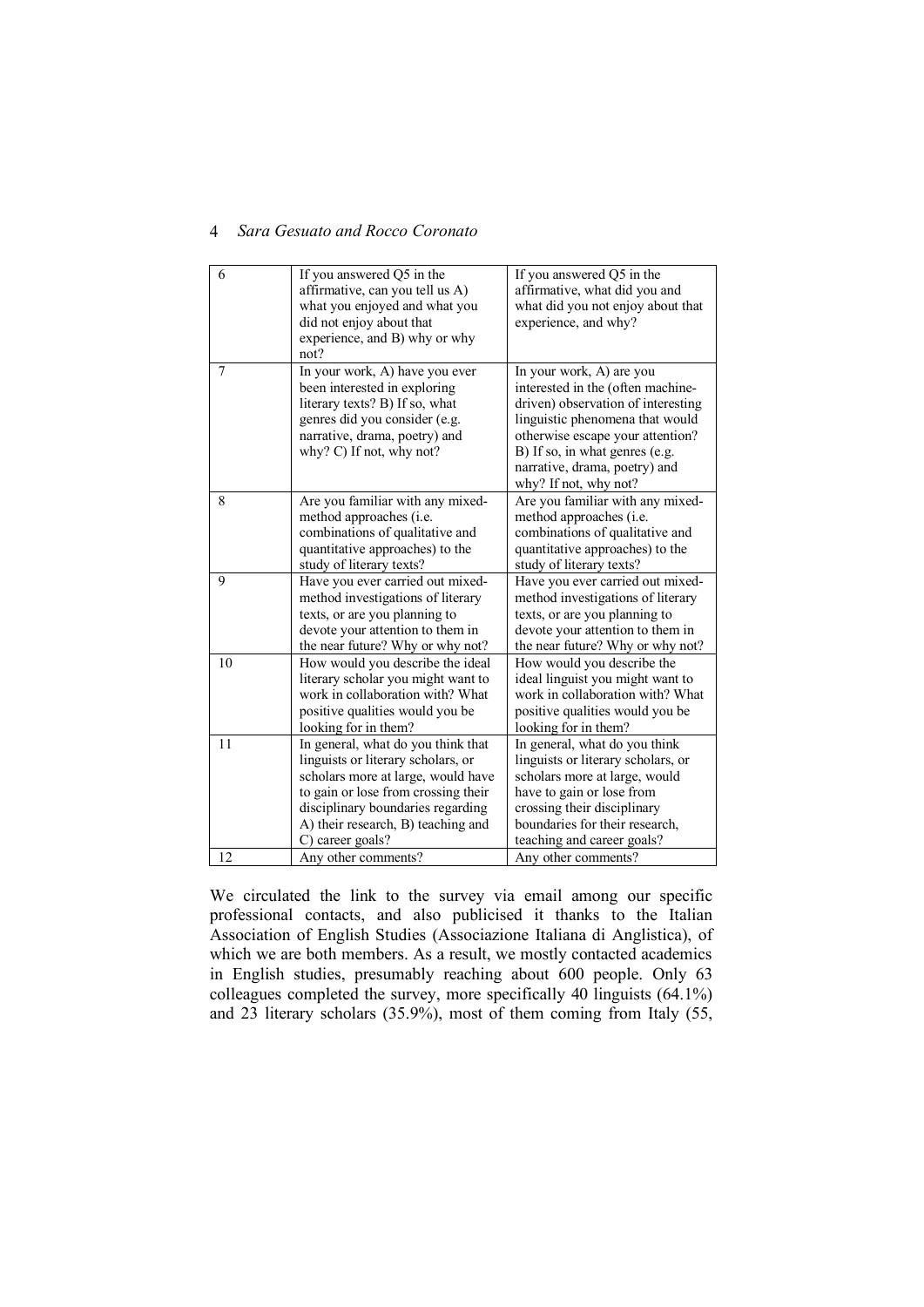i.e. 87.3%), and a few from other countries (i.e. France, Germany, Norway, the UK and the USA). Of the respondents, 2 (3.2%) are emeriti professors, 13 (20.7%) full professors, 25 (39.7%) associate professors, 20 (31.7%) assistant professors, junior researchers or contract teachers, and 3 (4.7%) graduate students. Given the low, albeit not unexpected, number of respondents—some of whom chose not to answer all the questions in the survey—and considering that the sample is not in any way representative of the target population, what we present is merely an anecdotal snapshot of the views held by English Studies academics on the interface between language and literary studies.

#### *2.1. The linguists' views*

In answering the first question, the linguists reported that their analyses mostly focus on "formal" features of texts (e.g. coherence, cohesion, argumentation, information flow, structure; 35.0%), but also their content  $(22.5\%)$ , phraseological patterns  $(17.5\%)$ , context  $(15.0\%)$  and lexis (12.5%). The variety of responses indicates that, to the linguists, every aspect of the texts being analysed is worth exploring as potentially interesting (e.g. "all kinds of linguistic and stylistic devices"), but also that what is chosen as the object of analysis "depends on what kind of texts they are", to the point that the first research goal could be differentiating the texts "according to text type".

When asked to explain how they carry out their text analyses, the linguists responded that they mostly rely on corpus-based/driven or computational methods (42.5%), repeated readings (22.5%) and, less frequently, the examination of text structure (5.0%), the description/discussion of their context of production (2.5%) and their lexis (2.5%). Specific responses made reference to the "macro and micro structure" of texts, the "identification of frequent words", the testing of informants, the "manual tagging of stylistic and rhetorical features", a consideration of "linguistic theories", and also "multilevel linguistic labelling" and the "analysis at morphological or sentence level" phenomena.

In their answers to Question 3, the linguists also stated that they consider their work satisfactory when it provides evidence in support of hypotheses (47.5%), discloses new avenues of research (37.5%), produces something relevant to society (17.5%), discovers something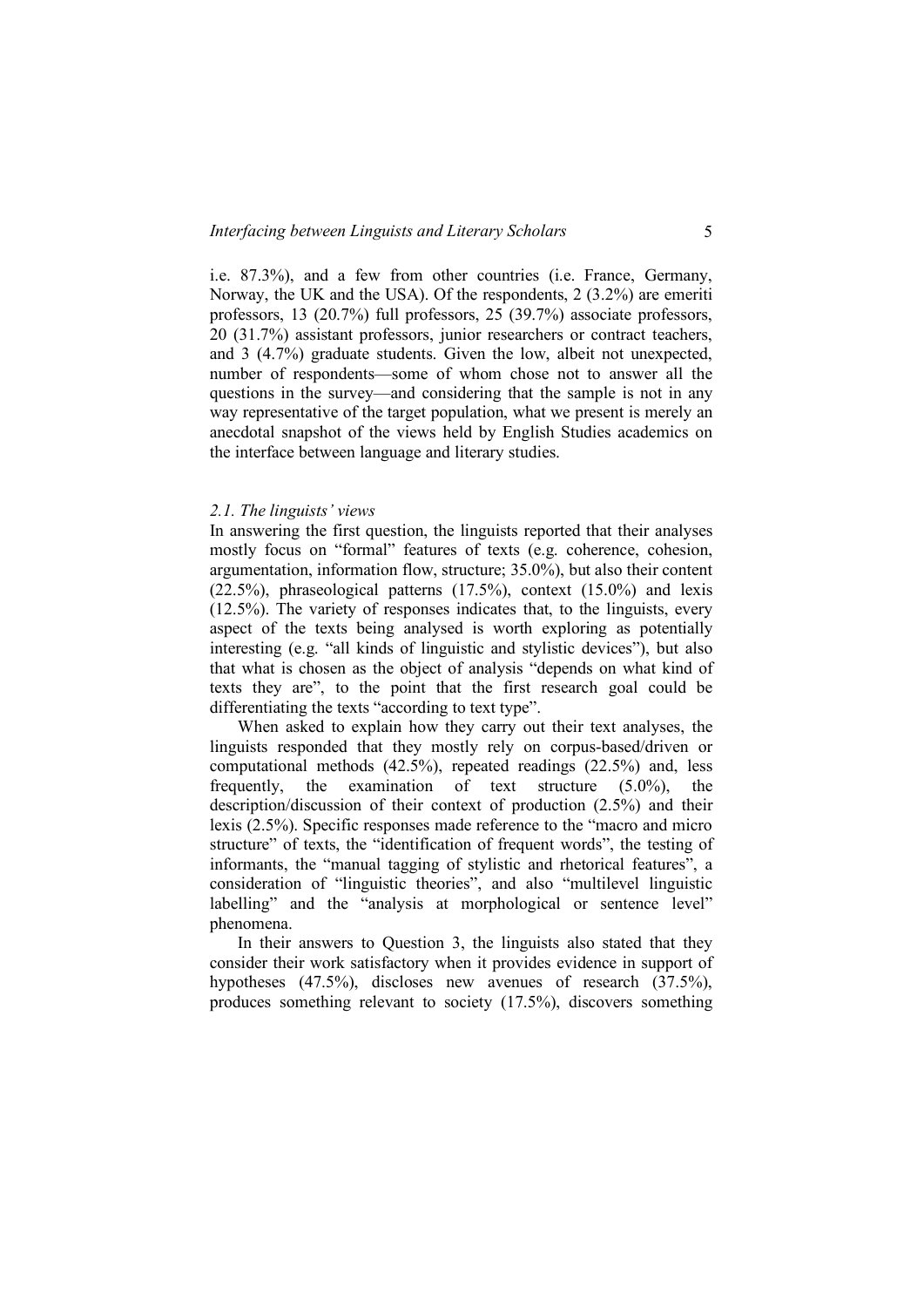new (15.0%) and achieves clarity (2.5%). The respondents commented that their research is adequate "when it deepens the knowledge of a given field", "when it provides: sound parallels with other texts and languages", "when results can be economically useful", "[w]hen it reveals new insights into grammatical theory" and "when students understand/enjoy the topics of the course".

In parallel, other linguists' work was said to be useful and relevant when it: provides evidence in favour of hypotheses (22.5%); is original, new or modifies expectations (20.0%); is thorough and methodologically sound (17.5%); illuminates the text (15.0%). Reference was thus made to the process of research (e.g. "[w]hen it is clear that analytical tools have been adapted to suit the specific text"; "when the analysis is carried out in a wide and reproducible way") or its outcome (e.g. "there has to be something in it that I didn't know before"; "[i]f they show how language patterns contribute to the message of the text"), sometimes with warnings against unwanted effects (e.g. "too much academic work is done exclusively to get published").

Interestingly, over half of the respondents (53.5%) reported being instructed in some form of linguistic analysis of literary texts, 15.0% of them more specifically making reference to rhetorical figures and metaphors, or poetic language. Instead, 27.5% did not state having this experience. The comments here were quite varied, both referring to different approaches to, or elements of, the texts to analyse (e.g. "phonological/graphic peculiarities"; "the approach was based on stylistics"; "multiculturalism"), and also revealing different views on the matter (e.g. "certain forms of linguistic analysis (e.g. discourse analysis) are little more than close readings of texts"; "I recall a suspicion of anything that threatened to break the mould"; "language and literature were taught separately").

Only a few respondents further indicated that they enjoyed this kind of "training" (17.5%), and in particular, the narratological-semiotic approach (2.5%), the fact of crossing borders and getting to know the methods used in other fields (2.5%), and the possibility of modifying one's observations (2.5%). Instead, 15.0% stated that they did not care much for this "choice", or that it did not apply to them. Some comments, however, evidenced the ambivalent nature of the experience. This was depicted as rewarding, but challenging (e.g. "The enjoyable thing was to see something going on in the language Of [sic] the literary text that one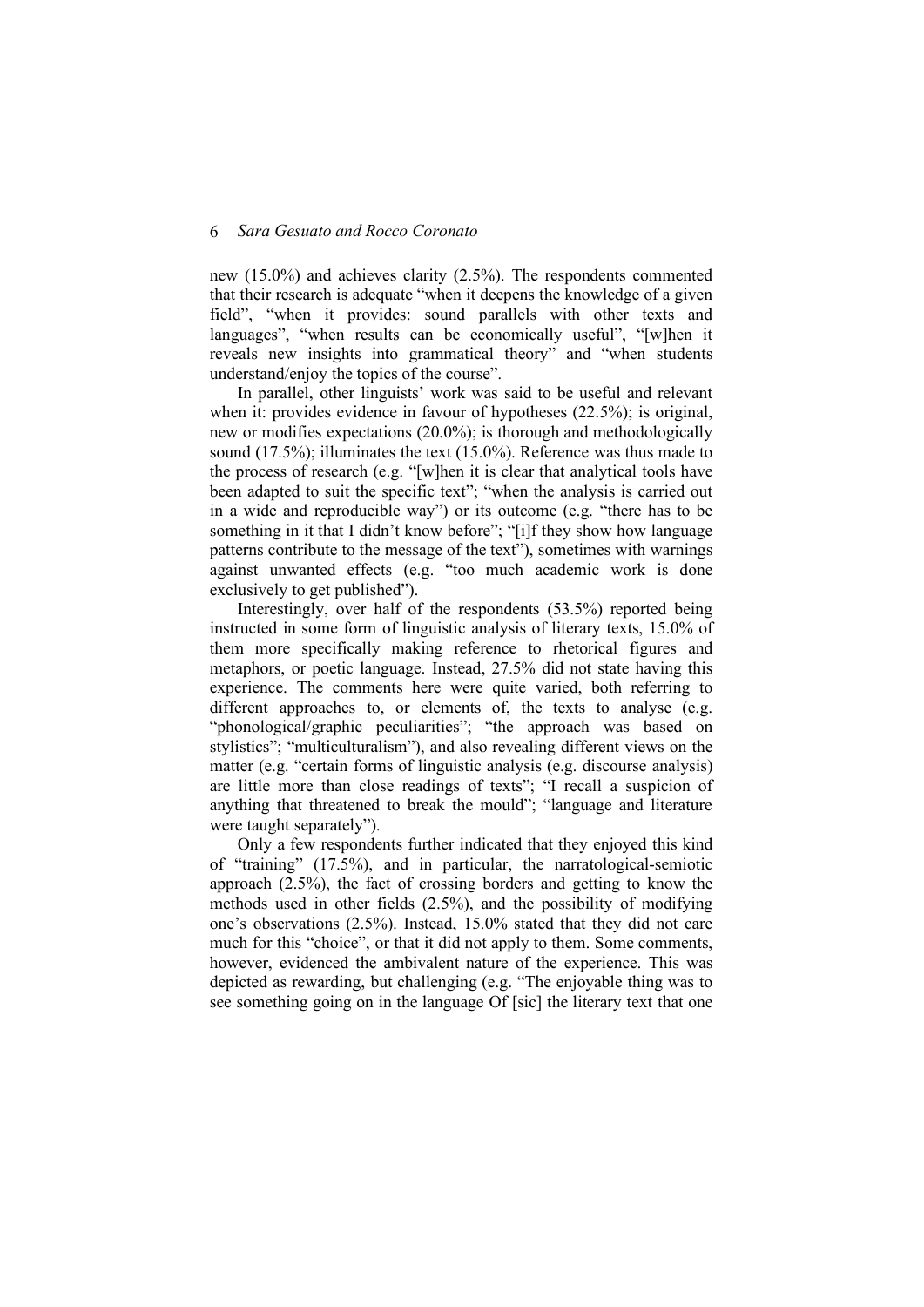didn't know before. The downside was that sometimes the nitty-gritty of the analysis could be boring or technically difficult") or defined as a set of non-illuminating drills ("I was worried that most of the time it was a simple […] exercise with no scientific drawback [sic]") or described as profitable only in certain contexts (e.g. "this kind of approach makes sense only if you teach quite advanced students").

A majority of the respondents (65.0%) expressed an interest in the analysis of literature, especially, but not exclusively, prose texts (e.g. "I believe that linguistics must always consider all types of verbal productions"; "poetry, because it has the highest concentration of hidden meanings to explore"), while a minority (17.5%) stated they were not interested (.g. "no, I study languages for specific purposes").

Half of the respondents (50.0%) reported familiarity with mixedmethod approaches to the study of literary texts, while 20.0% stated the opposite. A few others stated their familiarity with mostly qualitative methods (5.0%) or corpus-driven methods (2.5%). The value of such approaches was stressed in some of the comments, as evidenced by their being described as almost a necessity (e.g. "[w]hen studying scansion patterns in a poetic tradition that has not been properly understood yet [...] quantitative and qualitative approaches *have to* be used."; "I suppose it's a very common approach, and sound as well (perhaps also *inevitable*)"; "corpus stylistics *requires* corpus tools but also qualitative reading"; added emphases).

Actual, direct involvement in mixed-method investigations of literary texts was mentioned only by 50% of the respondents. Instead, 35.0% of them stated the opposite, while the remaining 25.0% presented this as an option for the future. The specific responses provided reveal the respondents' mixed feelings about, or divergent views on, the topic: from sceptical (e.g. "I prefer to follow my specific path"; "I find corpus linguistics boring and often of little validity") through optimistic (e.g. "a combination of qualitative and quantitative is more powerful") and matter-of-fact (e.g. "It is the typical stylistic approach in French academia") to selective (e.g. "only on multimodal texts").

Question 10 contains at least two presuppositions: one, that collaborating with a literary scholar is indeed a possibility; two, that a partner in a possible joint research project could be a person who is nice to be around. We formulated our question with these in-built presuppositions on purpose, so as to "force" our respondents to think of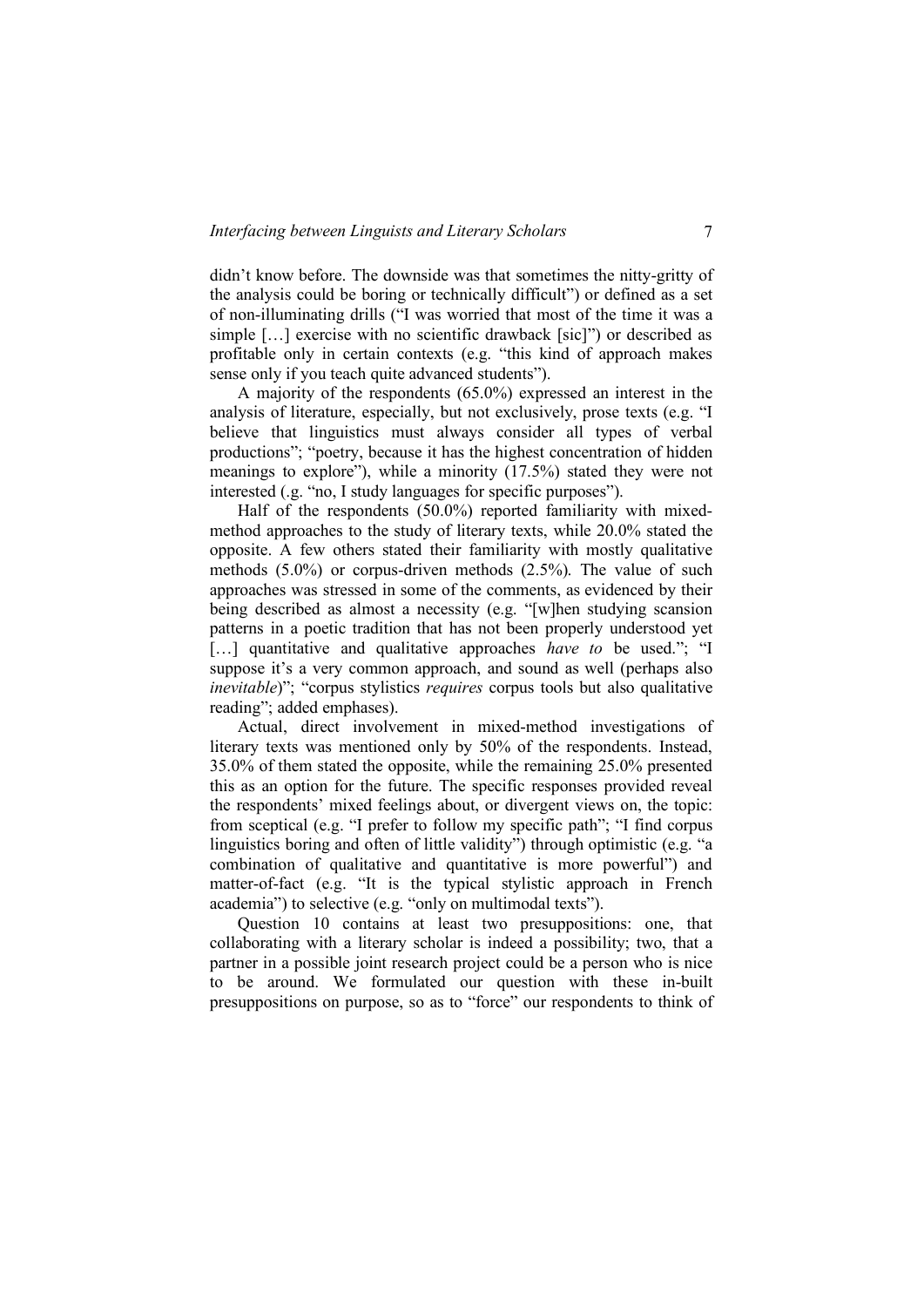the scenario we presented before them as a concrete, rather than a remote, possibility. The respondents wrote that the qualities they would appreciate in a literary scholar they might collaborate with included: being open-minded, flexible, willing to risk/experiment (25.0%), attentive to textual data (12.5%), knowledgeable about attentive to textual data (12.5%), knowledgeable about linguistic/discursive matters (10.0%), but also enthusiastic and passionate (5.0%). The comments stressed both professional qualities (e.g. "somebody aware of the complexities of language in use and of the time depth of these phenomena"; "well-versed in reading methods") and personal traits (e.g. "not career-oriented"; "I have never thought about an ideal literary scholar"). Basically, this hypothetical ideal collaborator from the literary field was described as someone not set in their ways and with a useful background in things linguistic.

When asked to reflect on linguists and literary scholars crossing the boundaries of their fields, the respondents stated that this would be beneficial for research (97.5%; e.g. "It cannot be denied that literature is an interesting and rich field of research. But linguistic tools are essential to face it in the most effective way"; "my […] [research] units comprise both experts in American literature and historical linguists") and teaching (62.5%; e.g. "students like this kind of approach"), but not so much for one's career (17.5%) or not at all (2.5%; e.g. "this would be quite bad for linguists, since they are still struggling to be taken seriously as scientists, and collaborating with humanities people would not serve this cause"). Whether or not the above sentiments are justified, there appears to be some worries among the linguists about possible negative side effects of not conforming to the traditions within one's field.

However, the participants occasionally volunteered additional comments through which they positively evaluated the goal of the survey (12.5%), stated their interdisciplinary research interests (7.5%) or expressed their wish for a (re)unification of language and literature (7.5%) (e.g. "I would be pleased to be informed about the publication of the conference proceedings"; "I am very pleased that finally somebody asks the question"; "[l]inguists and literary scholars speak different languages"; "[w]e should believe a bit more in the "political" value of our research"). These comments suggest that, at least for some, more inter-disciplinary collaboration would, or might, be useful to all parties involved in the long term.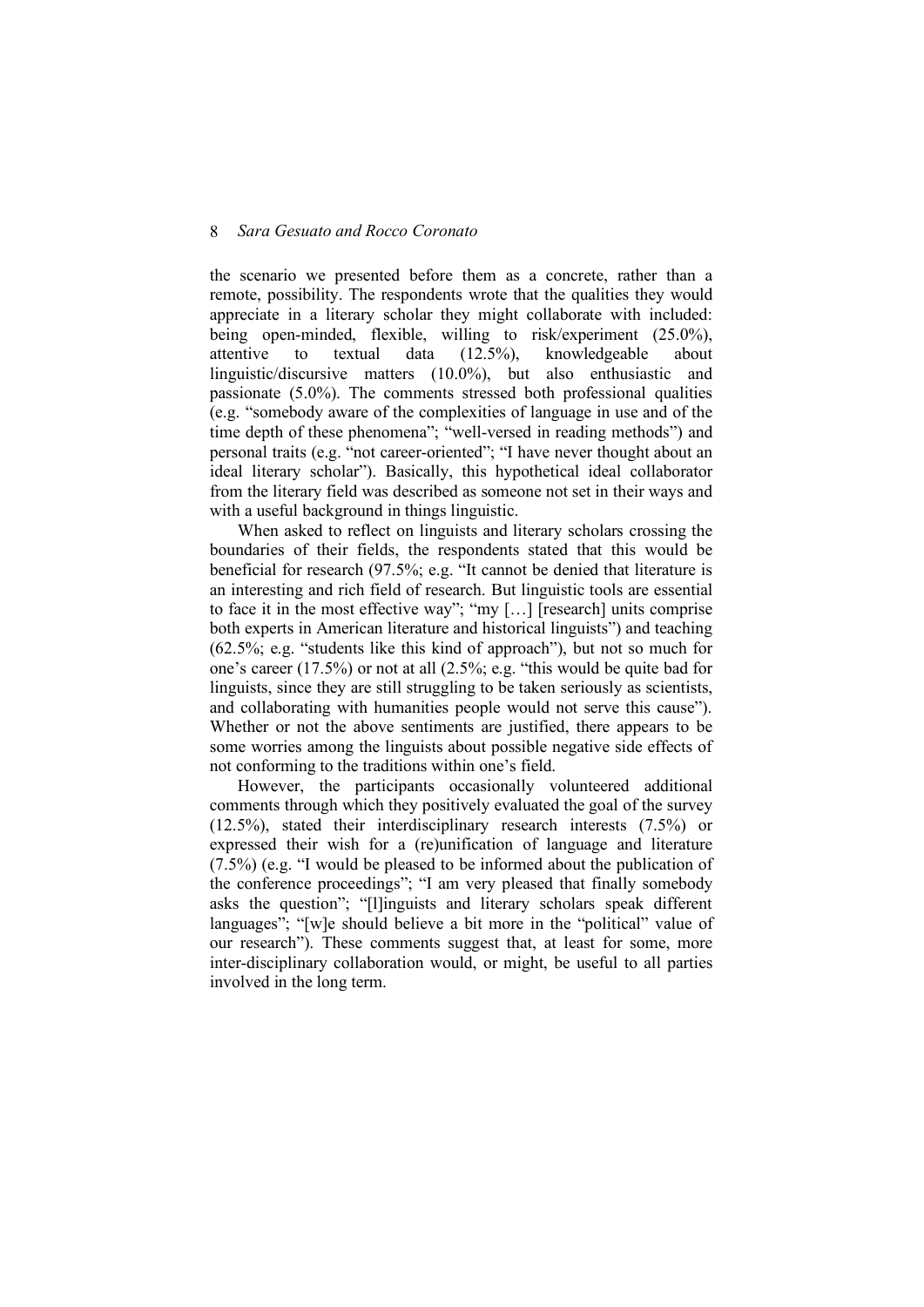Overall, therefore, the linguists stated a preference for: the form more often than the content of texts (Question 1); corpus-informed analysis, rather than repeated readings, of texts (Question 2); the provision of evidence in support of hypotheses and the disclosure of new avenues of research more than the relevance of their research to society (Question 3). High value was attributed to the provision of evidence (Question 4), originality (Question 4) and the methodological soundness of analysis (Question 4). Also, the respondents stated that, as students, a majority experienced, and some enjoyed, linguistic analyses of literary texts, especially poetry (Questions 5 and 6). Additionally, a majority expressed their interest in exploring literary texts (Question 7); an interest in, and familiarity with, mixed-method approaches to literary texts (Questions 8 and 9); and a willingness to work with open-minded and linguistically versed literary scholars (Question 10). They also stressed the importance of crossing disciplinary boundaries for research and teaching (Question 11). Finally, a minority stated their appreciation for the survey and expressed the hope in future collaborative projects (Question 12).

#### *2.2 The literary scholars' views*

Most (73%) of the respondents to Question 1 mentioned "the text(s)" as their only driving force, especially the literary texts "that cannot be pigeonholed", the "case studies that might in fact undermine or problematise critical allegiances" and produce "unexpected outcomes that … prompt new research". Only 9% pointed to a critical school, a sharp decrease if compared with what respondents might have said on this point ten or twenty years ago. Nearly all (22 out of 23) stated that the "text" was the only force or one of the two. "Both" text and theory were equally interesting for 17%, with one saying that, however, the text prevails. "Curiosity" and "the unexpected" (see also Question 4) were both mentioned only once. However, a few respondents said they had been driven by those "case studies that [seemed to] undermine or problematise critical allegiances" or by the "unexpected outcomes that [...] prompt new research".

The results of Question 1 are somehow mirrored in Question 2. Slightly more than half of the respondents (57%) said they were driven mainly by the constant revision of their critical orientations. As in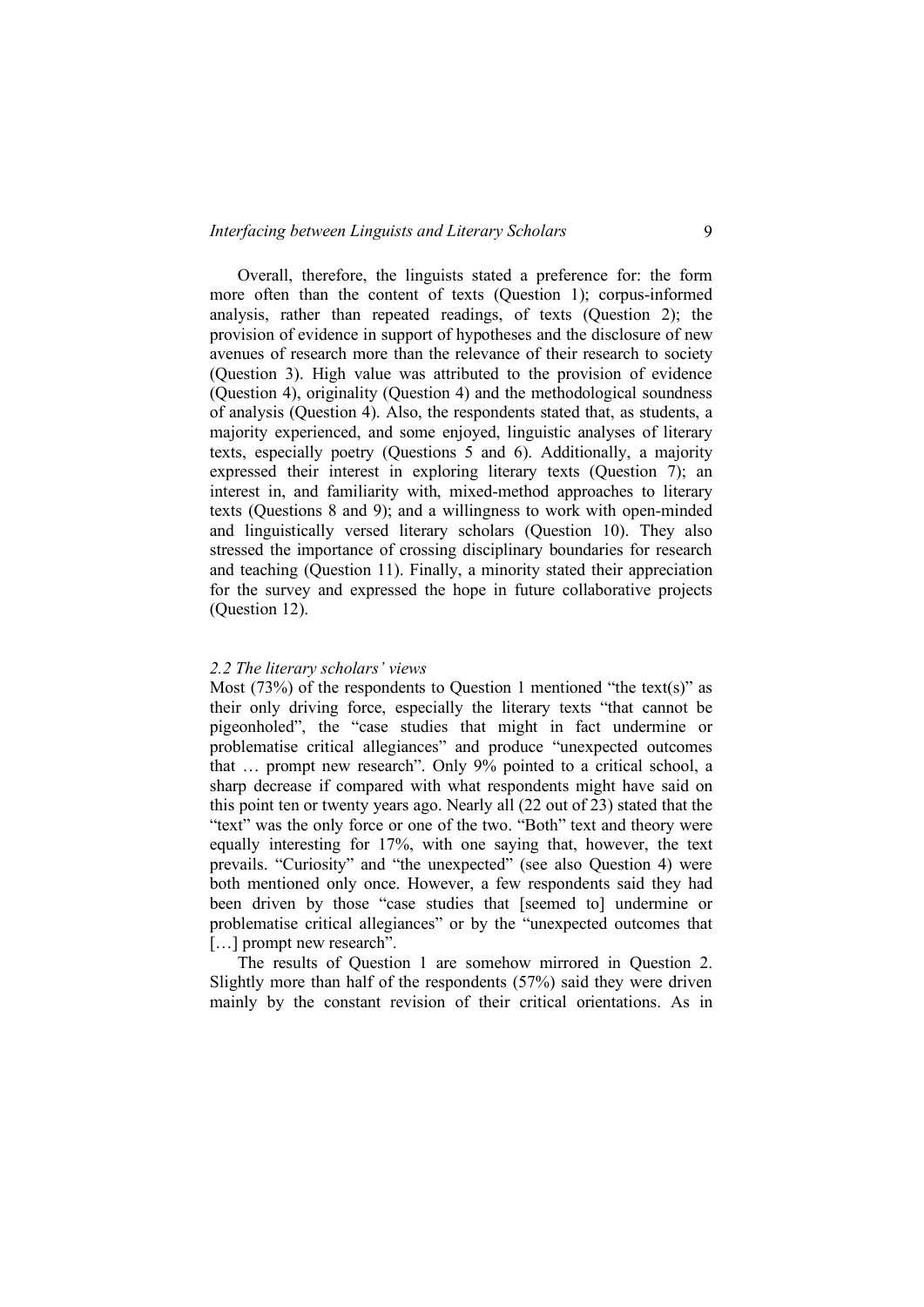Question 1, the prevalence of critical orientation was clearly disappearing (9%), reflecting the relative abeyance of once towering critical schools such as New Historicism, Historicism, Gender Studies, Cultural Studies, etc. One respondent claimed that "one must be open to the text first, and what is there, without trying to fit it into a specific critical mould". A balance between critical orientation and openness to revision was advocated by 26% of the respondents. Uncertainty was reported by only two respondents (9%).

The preference for the unexpected that already surfaced in Question 1 was confirmed by the answers to Question 3. The respondents preferred the "unexpected disclosure of new avenues of research" (65%), which seemed to be in line with the prevalent emphasis on the text (Question 1) and the revision of critical orientation (Question 2). As one colleague said, "Literature is made up of texts where things don't add up—or at least that's the literature I'm interested in". Only 9% of the respondents aimed at an ideal union of orientation and application.

The answers to Question 4 also showed a general preference for those readings that produce an unexpected outcome, rather than those that confirm a critical theory or set of assumptions. The unexpected disclosure or outcome was selected by 44% of the respondents. These respondents liked those readings where, for instance, "the 'obvious' and 'mainstream' are deconstructed and when an open and multidisciplinary approach is adopted as a framework for interpretation", when a reading "tells me something about the text I had not thought before", "sheds a new light on those given texts and reveals new meanings", provides "interpretation/information I was unaware of", "opens my eyes to new perspectives", especially if the scholar carries out their research with "as few expectations as possible". 26% of the respondents encouraged instead the well-formed nature of the whole process. They stated that research offers the tools and the bibliography needed to study that topic and is satisfactory if it is "plausible and not too biased"; "puts forward a motivated interpretation"; proves to be "more closely connected to the text; do[es] not limit itself to a single critical approach, but use[s] many such approaches combined to extract meaning"; offers "solidity of the argumentation for a given thesis [and] the tenability of the thesis more than its novelty"; "the text does what it says it will do in the introduction". 17% argued that good research should be instead based on the close analysis of the text and its historical, linguistic, literary and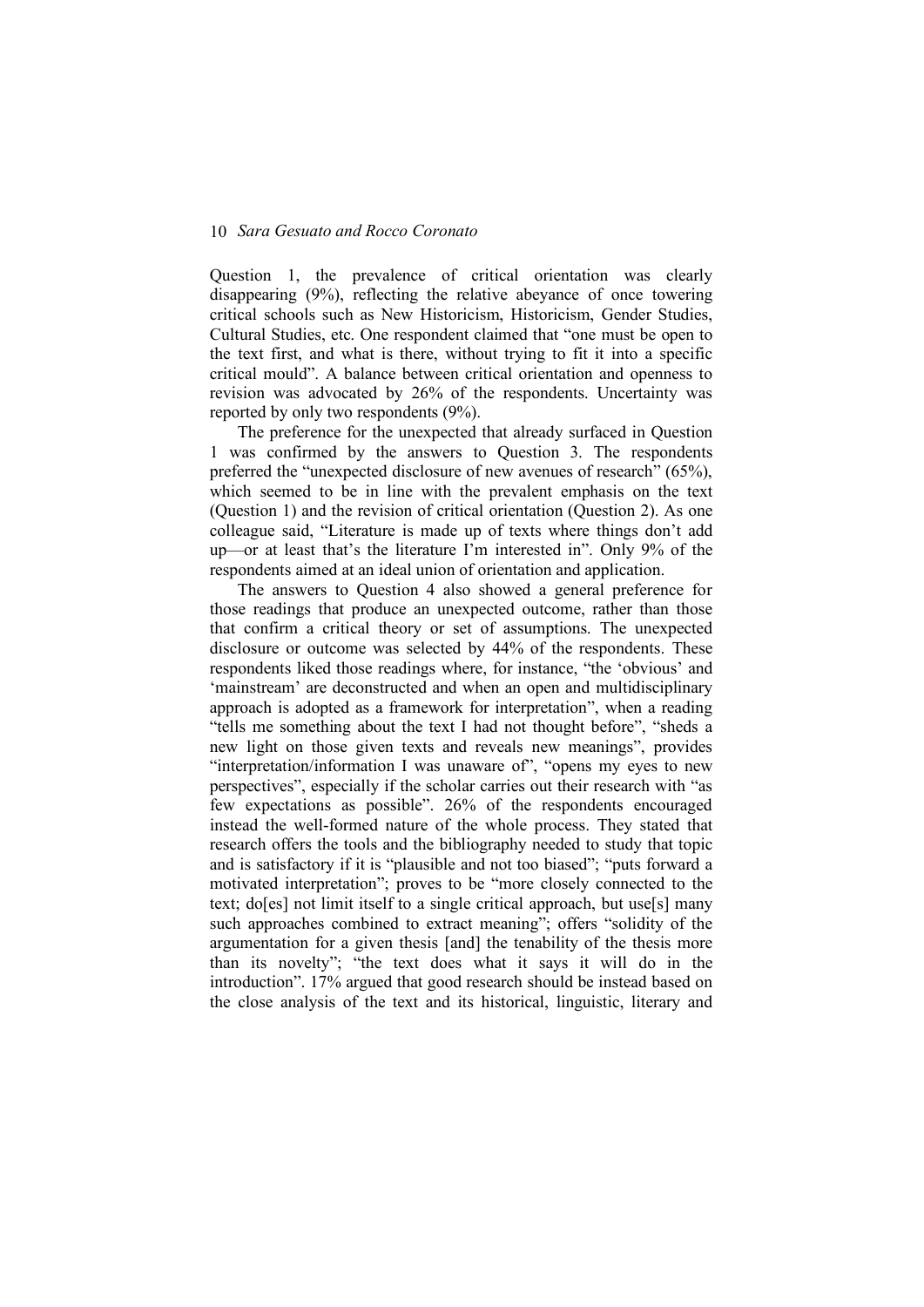cultural context. Only 13% underlined the ideally joint presence of both rigour and new outcomes.

Question 5 made reference to the respondents' days as students, inquiring about their possible early exposure to literary scholars' linguistic analysis of literary texts. Interestingly, 74% mentioned having experienced this teaching method, while only 26% stated they did not. These respondents stated that linguistic analysis cannot be avoided: it has "always [been] very important", it was "important, and frequent". Among the topics of linguistic analysis that should be investigated, they included: "the phonological, lexical, structural levels"; "the presence of any semantic lexical field or some syntactical features"; "the linguistic patterns that such writers employed according to their feelings and personalities"; attention to semantic fields; narratological analyses of stories, often with reference to the then (early 1980s) current critical approaches (e.g. structuralism, semiotics). Among the genres quoted, poetry seemed to be slightly prevalent.

The answers to Question 6 reveal that this was a positive experience for 70% of the respondents: "It could be difficult, but it offered me interpretative keys, or it could validate my interpretations"; "it communicated and shared enthusiasm about the text"; "it shaped my own way of reading" by offering "a sort of close reading, every time closer"; it penetrated "the structure of the text thanks to the knowledge of its basic components"; it was a "linguistically-oriented input [that] still ... attracts me"; "I never really thought that separating literature and linguistics sharply was possible". Only 18% argued that the experience was in some way positive, but there were some circumstances that prevented it from being totally so: insufficient knowledge of the foreign language; insufficient systematic grounding of that approach and its limitation to poetry only; or insufficient appreciation of the otherness of literature: "I do not enjoy [it] when literary texts are considered 'normal' texts, as they are not. I enjoy [it] when I realize that the linguist has helped me to see further in<sup>[to]</sup> the very nature of the word texture"). 12% were decidedly negative: there is "no pre-made path for the connection between a literary and linguistic analysis of the texts, therefore the whole experience seemed to me somehow impressionistic"; one "reacted critically to mechanical statistics".

The interaction between the observation of linguistic phenomena and literary analysis occupied Question 7. The majority of respondents (74%)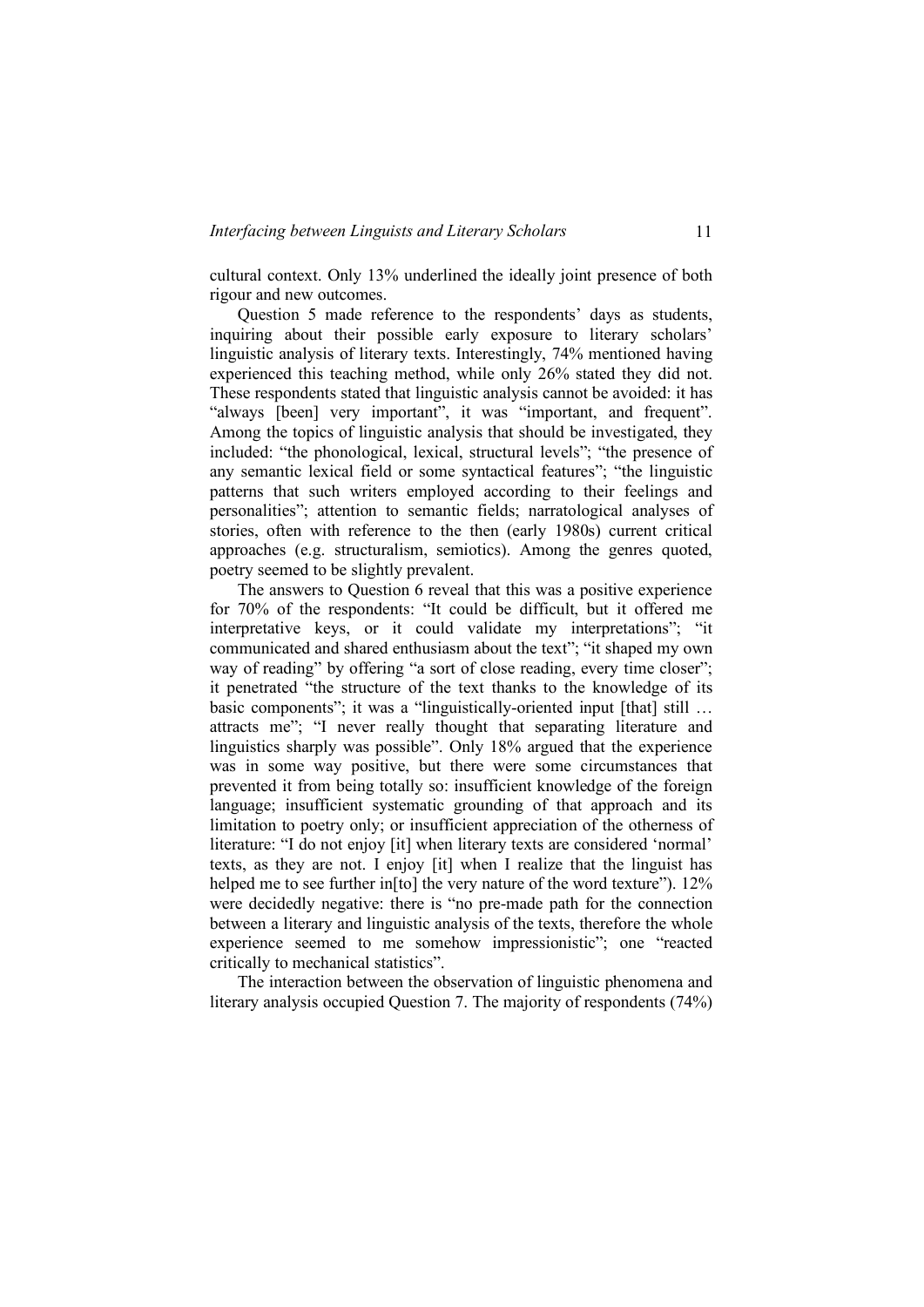were interested, though with limitations. One would like to "gradually lose sight of the temporal order between the two procedures and rather see them as parallel sequences that mutually feed each other"; this approach was interesting "in some cases if the linguistic analysis can tell us more about the language of the period in a 'history of the language' perspective or if it can shed light on some thematic issues of the text"; "I am interested, as long as the quantitative observation is not the sole outcome. Literary texts sometimes speak through absence, instead of presence, of phenomena. Furthermore, I appreciate [it] when the machine-driven observation accompanies a more careful attention to the cultural meaning of the observed phenomena". It was said to be especially useful for the analysis of poetical texts, but it was not sufficient in itself. There was no clear prevalence of a literary genre. Some indicated all genres (26%), and others a slight preference for poetry (17%), narrative (8%) or drama (8%). 22% were simply not interested.

The interest in mixed-method approaches does not necessarily include personal knowledge, as shown in Question 8. 65% of the respondents were familiar with mixed-method approaches, though not to the extent that they believed it to be necessary, and 30% said they had no familiarity with them. As one respondent said, "I don't really know to which extent I am familiar with them—perhaps not at the level of conscious adoption of specific frameworks".

Complementary results occurred in response to Question 9. 59% stated that they had carried out mixed-method investigations of literary texts, with quite varied degrees of completion. 14% had not carried them out yet and were not interested in them. 17% said they would perhaps consider them in the future, though they are held back by the lack of resources, interest, software, skills, etc. One said that they were daunted by the initially mechanic nature of these queries: "I do not exclude that linguistic analysis might turn out to be a useful instrument for the research I will be pursuing in the future, e.g. in the comparative study of literary translations". Another respondent claimed: "I do plan to use them in the future, because of my interest in the theoretical underpinnings of some phenomena".

The portrait of the ideal linguist and research mate was a highly varied one, as can be seen in the answers to Question 10. Among the behavioral qualities singled out by the respondents, there was an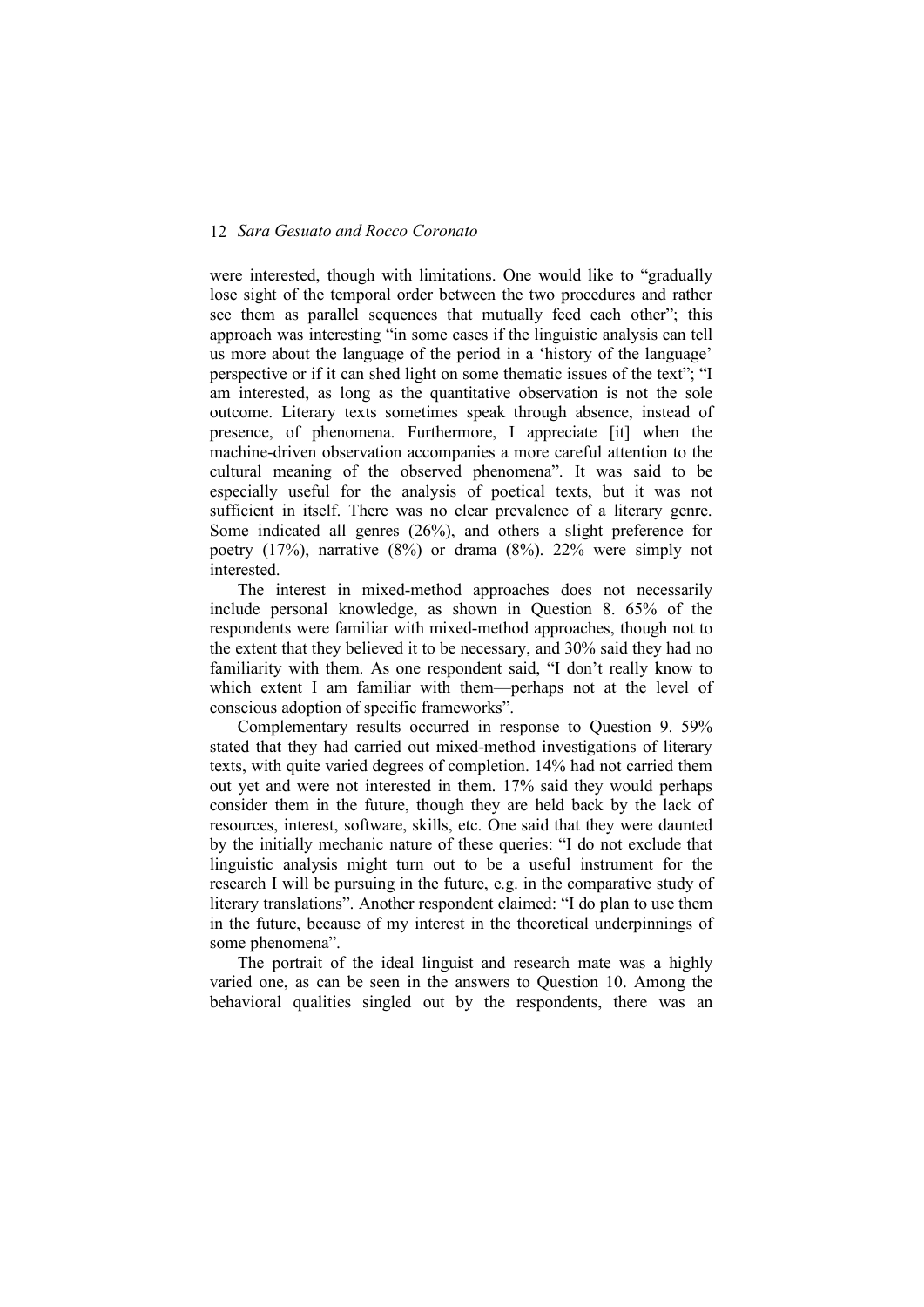emphasis on openness and multidisciplinarity (39%). The ideal linguist should be an "open minded one, possibly open to new approaches and with a knowledge in the corpus linguistic [sic]"; they should show "openness towards new avenues never before taken", should be "someone capable of applying new methods of investigation to tenets of literary analysis"; they will have to be "open-minded, interested in the specific information that qualitative scholars might contribute and in the mutual exchange of ideas, deprived of any sense of disciplinary hierarchy"; they should show "openmindedness", good "team-working" skills, interdisciplinary attitude, literary sensibility". They should be patient and accommodating, be ready to share results, show flexibility and a capacity for critical revision of group work. Among the scientific qualities, respondents quoted "a non-stereotyped, non-descriptive approach that might instead embrace and foster complexity without any oversimplification of outcomes". Other virtues included the attention to text-coherence, information structure, modality (4%). The ideal linguist should know the "most suitable IT to process literary texts". They should be analytical, skilled in linguistic, with an eye for detail. Their interest in literature was quite predictably cited by 35% as the best scientific quality. They should be "smart and interested in literature", show "curiosity, a sense of literary usage, the capability to savor the (linguistic) complexity of literature". They should be "as much a literary critic as I am a linguist", "open to learn from literature as I am open to learn from linguistic". They should be "aware of the specific nature of literary texts". They do "not ignore literary texts" and "lov[e]" literature. More specific requests (indicated by 35%) included, for instance, the ability to work on historical linguistics; knowledge of hybrid languages; language history, diachronic (etymological) approach to the analysis of language, interest in and understanding of non-verbal languages, pragmatics (and possibly intercultural pragmatics).

An overwhelming preference for collaboration emerged from the answers to Question 11. 90% of the respondents argued that the collaboration would be positive. This interdisciplinary approach might help the two types of researchers "forget their disciplinary constraints in terms of priority or precedence and instead focus on how a literary text may be fruitfully cross-questioned [sic]"; it would enable positive traits such as "crossing borders, mixing knowledge, hybridize [sic] fields", "curiosity and open-mindedness, [towards] literature is an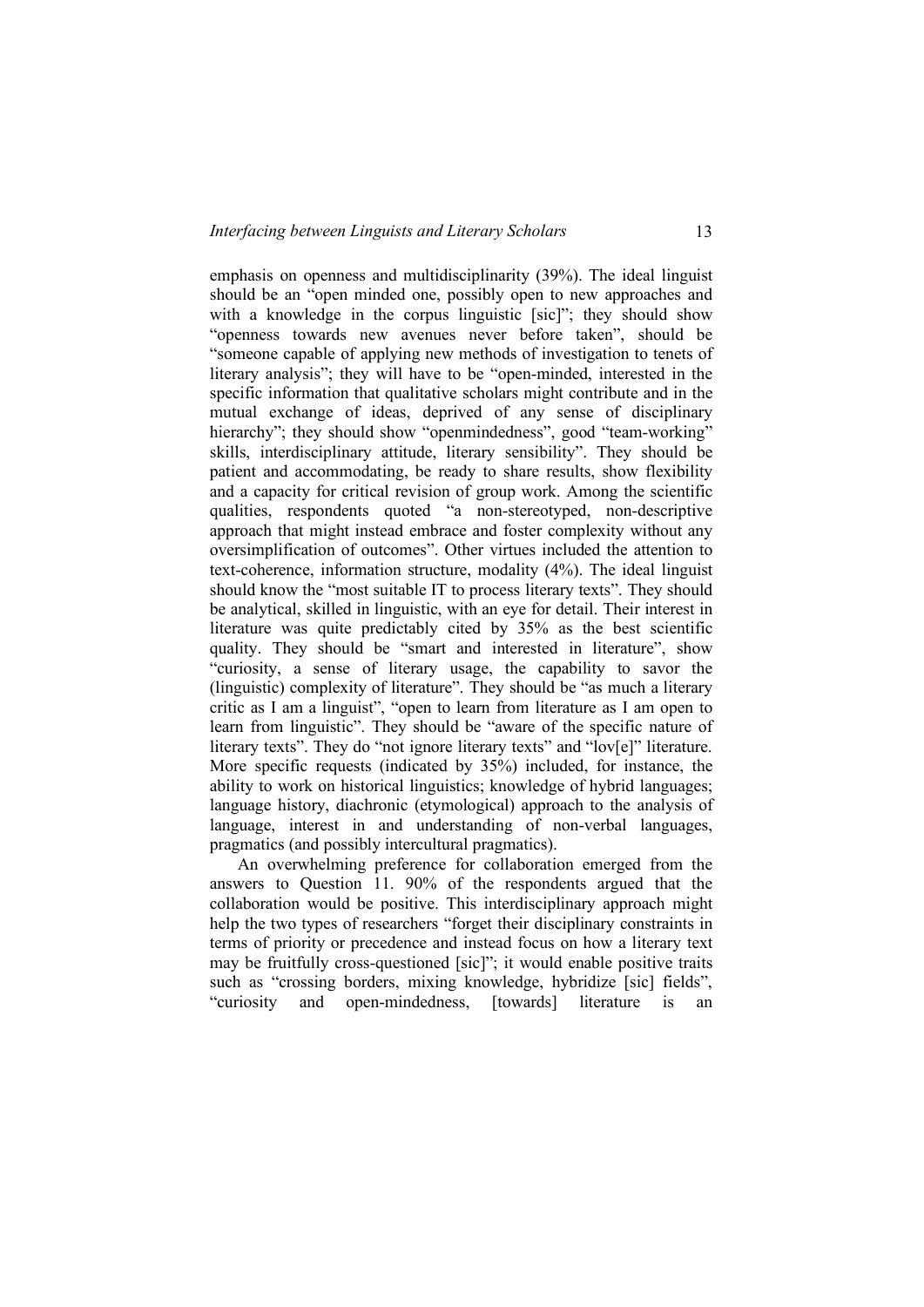interdisciplinary discipline and we do not mind to listen [sic] to other people, we are less prescriptive and assertive". It would give them "the possibility to look at a text from complementary perspectives"; it would show "how deeply true is the unity of knowledge"; "literary scholars would have more instruments to offer better, deeper analysis of literary texts; linguists would investigate the usage of given phenomena on a larger scale". It would provide a new "attention to details", a new set of tools. So there would be "everything to gain, especially from the point of literary criticism, which often tends to "go out on a tangent" and forget about the text itself". Scholars would have "to adjust their terminology: less terminological precision would have to be expected. Also, the topics would have to be of broader interest". It would be "productive", and there would be everything "to gain, provided it is not just an attitude of purely theoretical significance". Only 10% said that the "two fields are [too] different" and that, career-wise, the Italian university system of scientific-disciplinary fields did not encourage such interdisciplinary efforts; scholars would probably have to pay for that in terms of personal career.

The "open section" represented by Question 12 revealed that most of the respondents found this questionnaire interesting and thanked us for the effort. However, one said that questions were hard, answers were open, and questionnaires not anonymous: how were we going to process them? We hope we have, though imperfectly, tried to address this objection.

More generally, it seems that the literary scholars preferred attention to texts, openness to critical revision and unexpected disclosure over critical orientation and coherence (Questions 1-4). They gave increasing importance (Question 10) to crossing disciplinary boundaries, hybridizing fields, enhancing the complementarity between the ideal linguist and the literary scholar. The ideal linguist should possess openness, multi- and inter-disciplinarity, patience, and an interest in literature. As students (Questions 5-6), a majority of the literary scholars experienced—and some enjoyed—linguistic analyses of literary texts, especially poetry; in terms of choices, though, genres did not show a clear hierarchy. A majority declared interest in, and familiarity with, mixed-method approaches to literary texts (Questions 8-9), if integrated with a qualitative approach to literature. Most of them either carried out mixed-method investigations of literary texts or were planning to do so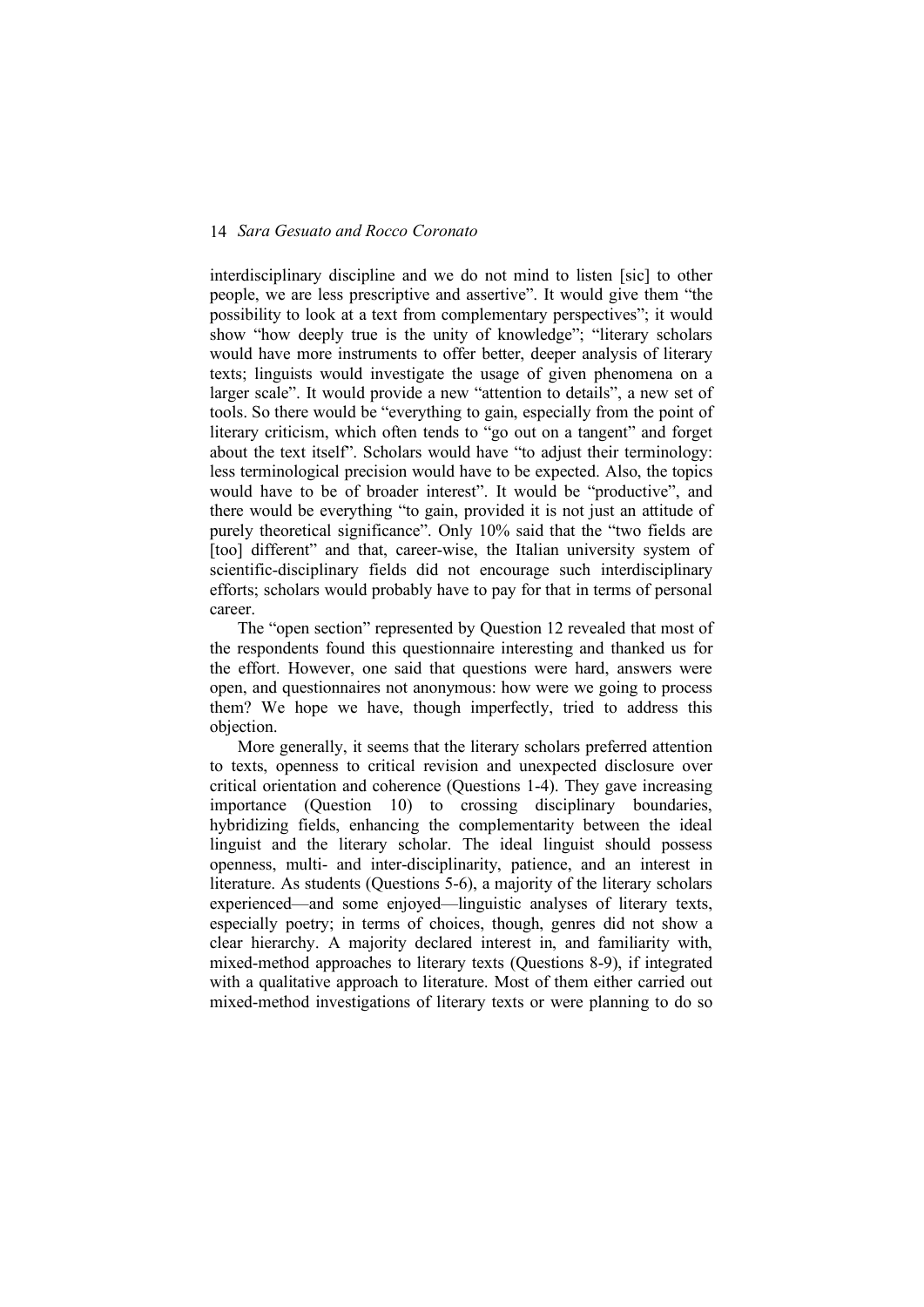in the near future, in the belief that all scholars could only gain by it. They also showed appreciation for the survey and hope in future collaborative projects.

#### *2.3. Let's "Open at the Close" (Harry Potter)*

Admittedly, the sample of our survey participants was a restricted convenience one, made up of volunteers who were largely sympathetic with our effort and, more in general, with the idea of giving at least a thought to the collaboration between linguists and literary scholars. The data we collected are therefore not meant to be representative of the larger population. However, to our knowledge at least, this remains the first, if still incomplete, attempt in Italy at seeing if this collaboration already exists, might exist or is just a hope for the remote future. We think that, despite its avowed limits, this survey might be indicative of trends and hopefully stimulate more thorough analysis in future.

Some similarities between the two sets of responses indeed emerged. These include attention to texts (even if "text" means different things to linguists and literary scholars), openness to new interpretations, eagerness to explore new types of research, concern about originality, interest in the other field (though with a difference between linguists (LIN) 47.5% and literary scholars (LIT) 74%). Other similarities include familiarity with mixed-method approaches (yes: LIN 50%; LIT 65%; no: LIN 20%, LIT 30%) or previous experience in working with them (yes: LIN 50, LIT 59%; no: LIN 35%, LIT 14%; maybe: LIN 17.5%, LIT 17%), willingness to work with colleagues who are open-minded and knowledgeable (LIN 25%, LIT 39%), and the belief that crossing disciplinary boundaries is beneficial.

To be honest, differences also emerged. Interdisciplinary experiences in one's student days were more common among the linguists, but more enjoyable for the literary scholars; preference was respectively given by linguists to "evidence in support of hypothesis [sic]", and by the literary scholars to "revision of critical orientation" and "unexpected disclosure"; the literary scholars stressed the importance of the awareness of research background and coherence, while the linguists that of linguistic evidence; a sort of "proprietary" preference was accorded by the linguists to "attention to textual data" (12.5%) and by the literary scholars to "interest in literature" (35%); the linguists warned of the risks of inter-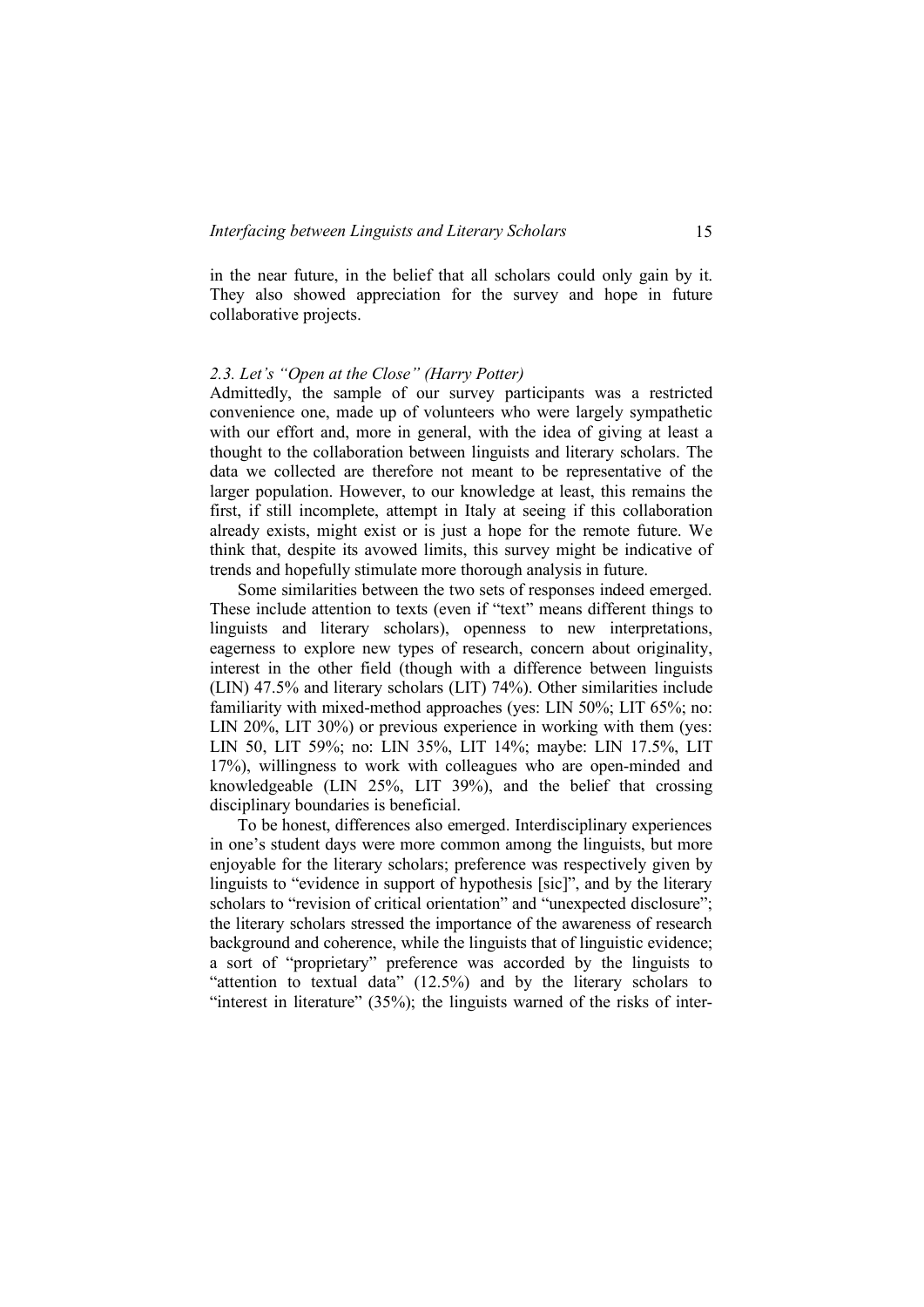disciplinarity for one's career goals, and the literary scholars were more grateful for and enthusiastic about the survey.

## *3. The Conference and This Special Issue*

From our recurrent one-on-one discussions over several months—which found partial confirmation in the survey among our colleagues—we came to realise that a fruitful point of contact between our disciplinary backgrounds and a promising line of development for our research could be the application of mixed methods to the investigation of literary texts.

A mixed-method investigation serves two main research goals: on the one hand, detecting patterns and themes that might otherwise go unnoticed if the overall content and context of literary works were not taken into consideration; on the other, collecting and systematizing quantitative evidence for testing qualitative interpretations of and hypotheses about those works. A versatile combination of qualitative and quantitative research approaches enables scholars to address such issues as describing an author's style, comparing and contrasting an author's works with those of given time periods and/or genres, identifying the genre membership of texts, detecting topics in texts, outlining the personality traits of fictional characters, and discovering the connotations of key terms on the basis of their lexical associations.

We thus decided to host an international conference—"The Literature-Linguistics Interface: Bridging the Gap Between Qualitative and Quantitative Approaches to Literary Texts" (Department of Linguistic and Literary Studies, University of Padua, 7-9 June, 2018) which could become an open encounter for linguists and literary scholars eager to explore how a combined qualitative and quantitative analysis of literary texts can lead to a deeper understanding and appreciation of their emotional and intellectual appeal.

The theme of the conference raised the interest of scholars investigating the formulation, structure, content, cultural salience and social import of literary communicative practices in a variety of languages and across different time periods. The participants gave presentations on various topics relevant to literary criticism, stylistics and literary linguistic analysis, which were approached from a combined qualitative-quantitative perspective.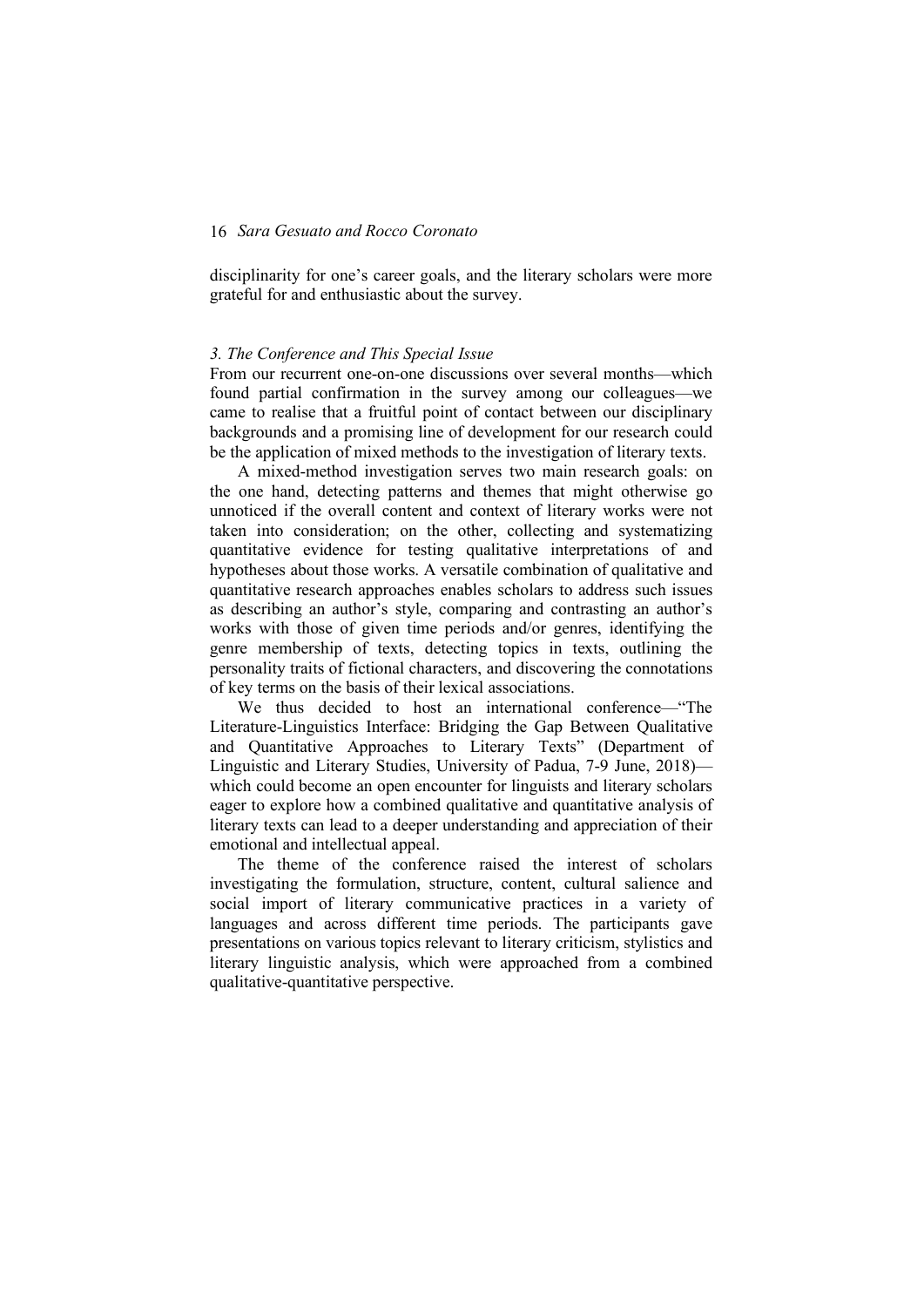The present issue of the *Nordic Journal of English Studies* includes a selection of papers originally delivered at the conference plus one written by a young scholar who attended the conference and felt inspired by it to try her hand at applying a mixed-method of analysis to literary texts.

The issue opens with two papers on the use of corpora and keywords in literary analysis. **Federica Perazzini**'s ("La Sapienza" University of Rome) "Figures of Fictionality: Keywords of the Eighteenth-century English Novel" presents an exercise in computational criticism about the linguistic and ideological constructions at the basis of the rising genre of Augustan England: the novel. It examines the keywords at the core of the extensively theorised modern paradigm of empirical narratives, revealing the lexical units which are distinctive in fictionality and which constitute the figure of the novelistic canon. The paper shows how the application of quantitative methods in literary and cultural scholarship can enhance the quality of individual research in the pursuit of the validity of interpretation.

**Beatrice Righetti**'s (University of Padua) "How Women Wrote: A Quantitative Comparison of Women Writers' Defences in Sixteenth- and Seventeenth-century England" investigates the relations between five English texts written by women within the Renaissance *querelle des femmes* by means of a mixed-method approach. Quantitative analyses of high and low frequency words highlight differences in use of specific *querelle*-related lemmas, which point to women's growing selfaffirmation as authors rather than as mere subjects of this narration.

An example of corpus stylistics is **Erik Castello**'s (University of Padua) "Dickens's *Pictures from Italy* vs. Murray's *Handbook to Northern Italy*: An Investigation into Adjective Use", which explores the use and distribution of predicative, attributive and postposed adjectives and adjective compounding in Dickens's *Pictures from Italy* and Murray's *Handbook to Northern Italy*. It illustrates how Dickens uses more adjectives, including hyphenated compound adjectives, and some that were infrequently used in late modern English. The findings suggest that *Pictures from Italy* is a more inventive and sophisticated piece of writing than the *Handbook to Northern Italy*, which mainly addresses independent travellers rather than conventional tourists.

An intratextual quantitative and qualitative analysis of a single literary work is offered in "The Qualitative Analysis of *Fahrenheit 451°*: Mapping the Linguistic Make-up of Literary Texts" by **Marina Gorlach**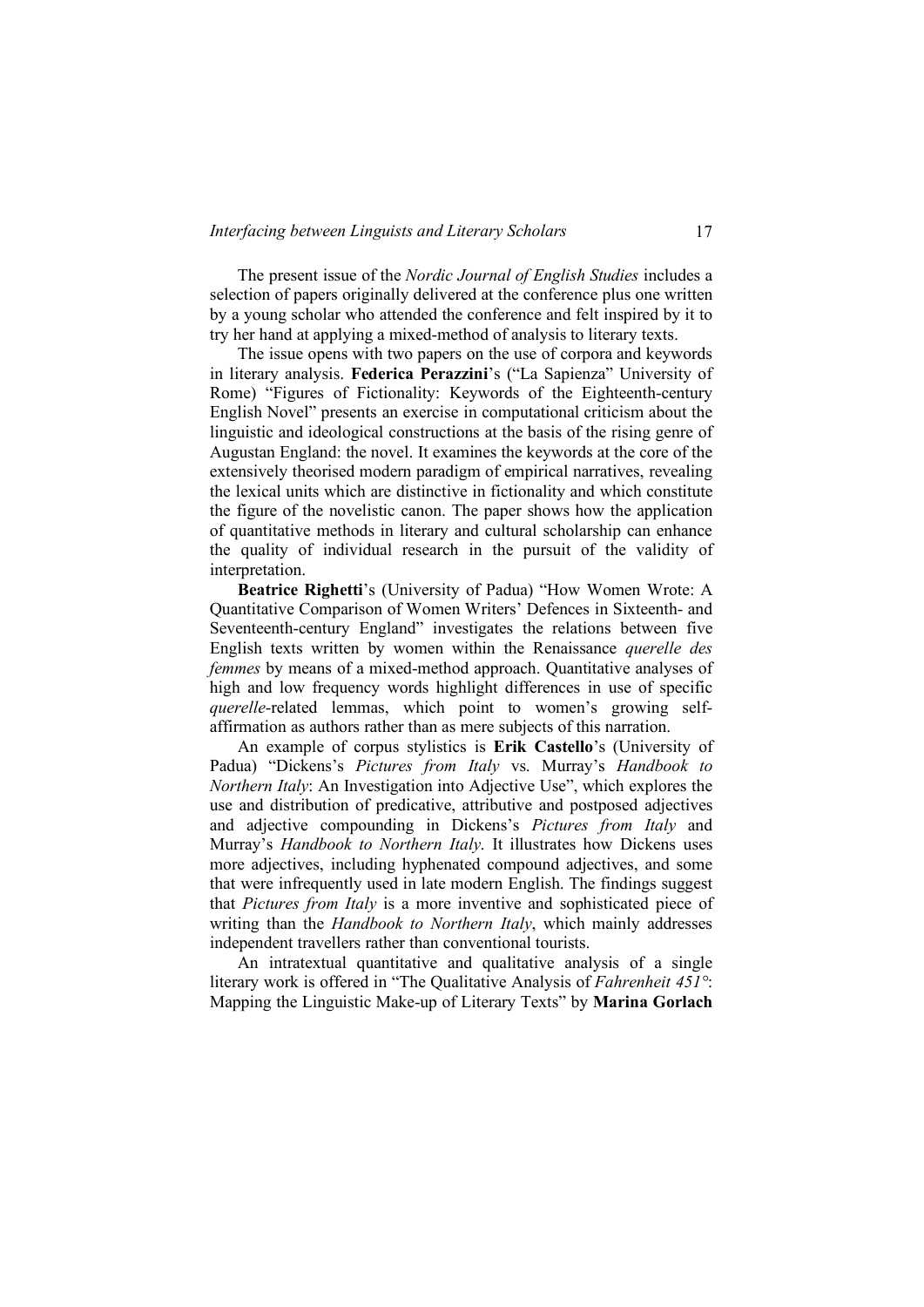(Metropolitan State University of Denver). The paper examines Ray Bradbury's (1953, 1964) *Fahrenheit 451*° by considering the role of word systems—i.e. matrices of words with a common formal or contentrelated denominator—in conveying its message. The findings show that the portrayal offered of the massive attack of 'consumer civilization' standards on the traditional cultural values of society is conveyed via several word systems (e.g. phonological, the conceptual-associative field 'dark-cold-empty', the metaphoric-metonymic systems 'hands and body parts' and 'show-carnival', the use of internal dialogue and monologue).

Two papers focus on metaphor, a distinctive device of literary texts. "The Metaphor in Literature and the Effect on Translation", by **Christos Stavrou** (University of Cyprus) and **Anna Chita** (University of Cyprus), focuses on the translation of metaphor as a cultural concept on the basis of Newmark's theory. It considers a Greek and a German translation of Oscar Wilde's *The Picture of Dorian Gray* and through extensive examples it shows how the extent to which metaphors can be nonanomalously reproduced in the target language depends on how deeply embedded they are in the source culture.

A study of a megametaphor (scattered metaphorical domain references) is offered in "Pinnacles in Long-form Literary Texts: Crosstextual Evidence for the Pervasiveness of Megametaphorical Expression" by **Daniel C. Strack** (The University of Kitakyushu). It shows how the relatively uncommon but metaphorically replete word *pinnacle* contributes surreptitious metaphorical meaning to the 50 literary texts in which it is examined, highlighting climactic scenes or emphasizing key turning-points in protagonist character development. The study further shows that metaphorical lines of interpretation may be detected also through the electronic searching of multiple text corpora, while also hinting that megametaphor is not a rare and idiosyncratic type of literary artifice.

The literary text and its afterlife are studied by **Francesca Bianchi**  (University of Salento) and **Sara Gesuato** (University of Padua), who explore the issue of adaptation of prose fiction to the screen in "*Pride and Prejudice* on the Page and on the Screen: Literary Narrative, Literary Dialogue and Film Dialogue". More specifically, they explore the similarities and differences in content between the dialogic and the narrative parts in Jane Austen's *Pride and Prejudice*, and between the dialogues in the novel and the dialogues in its 1940 and 2005 film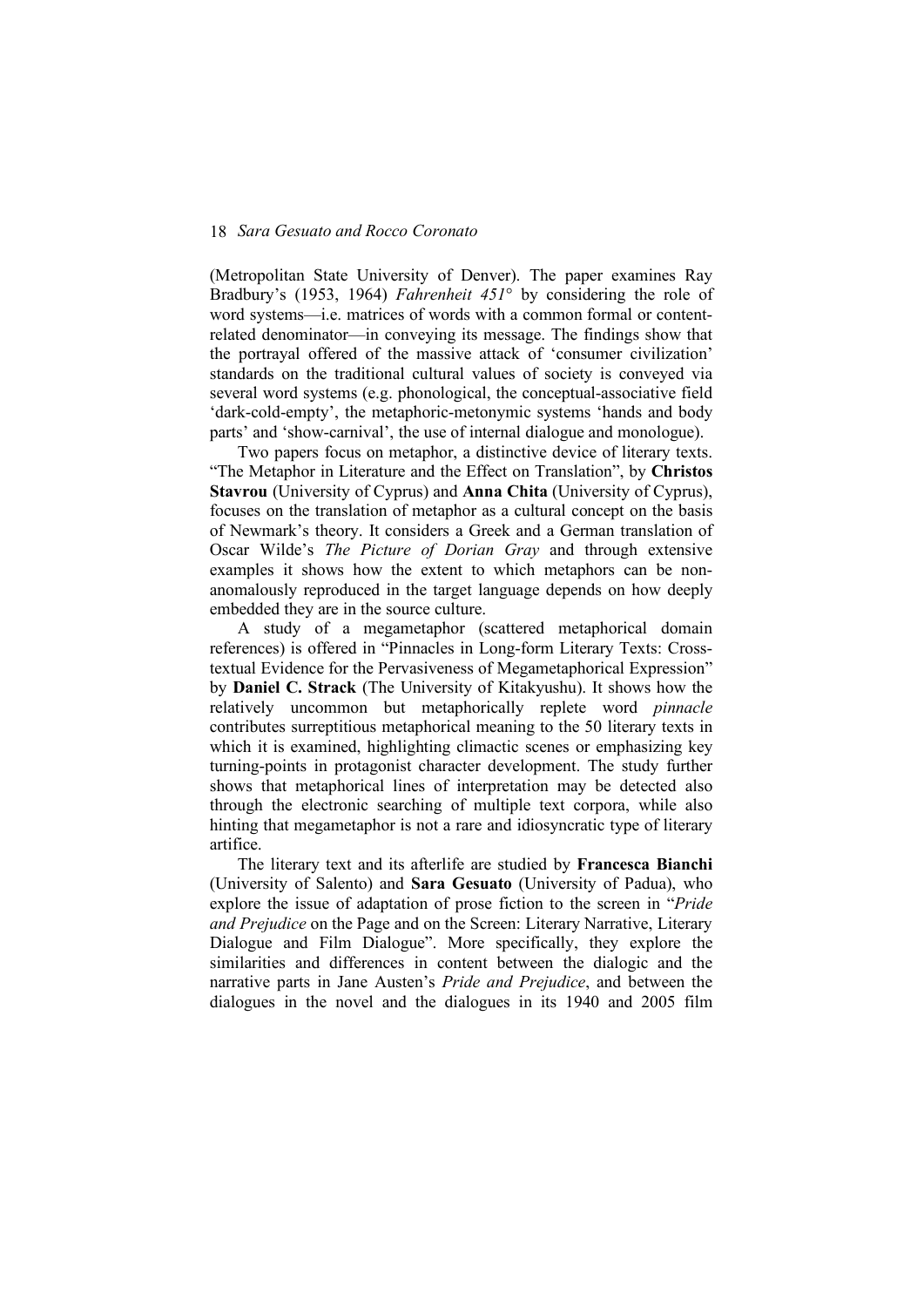adaptations. The findings show how the dialogue in the novel covers conceptual areas largely complementary to those of the narrative, cleverly adapting its multiple communicative functions to the semiotic needs and goals of film adaptations.

#### *4. Conclusion: Can our Paths ever Cross in a Profitable Way?*

In 1874, during the first meeting of the *New Shakspeare Society*, Shakespearean scholar James Fleay began his talk on the application of metrical tests to dramatic poetry by first quoting in dead earnestness Gradgrind's words in *Hard Times*: "Now what I want is Facts... Facts alone are wanted in life... Stick to fact, sir!... In this life, we want nothing but Facts, sir; nothing but Facts". Then Fleay spelt out his manifesto: "our analysis, which has hitherto been qualitative, must become quantitative … If you cannot weigh, measure, number your results, however you may be convinced yourself, you must not hope to convince the others, or claim the position of an investigator; you are merely a guesser". The scholars who generously accepted our joint effort and sent their proposals to our conference first, and answered our call for papers later, definitely knew better. We were happy to welcome them to our University, which has long been an international meeting-place for scholars regardless of their nation, faith, or methods, even when the faultlines separating confessional boundaries are far more contentious than the ones between linguists and literary scholars. We were even more delighted that the depth and richness of their proposals bore out the hope we had placed in a fruitful encounter between the two "tribes" on the same literary turf and with an eye to the usage of mixed-methods.

We think that the preliminary results of our survey, as well as the contributions to this special issue, show how close and interested we all are regardless of our institutional affiliations and bureaucratic straitiackets.

What next? We have each thought of the next questions one might want to face

Sara's perspective as a linguist offers this trio of questions:

- What questions do literary scholars ask of texts?

- How do they approach them?

- How can linguistics be of use, if at all, to their questions and their approach to them?